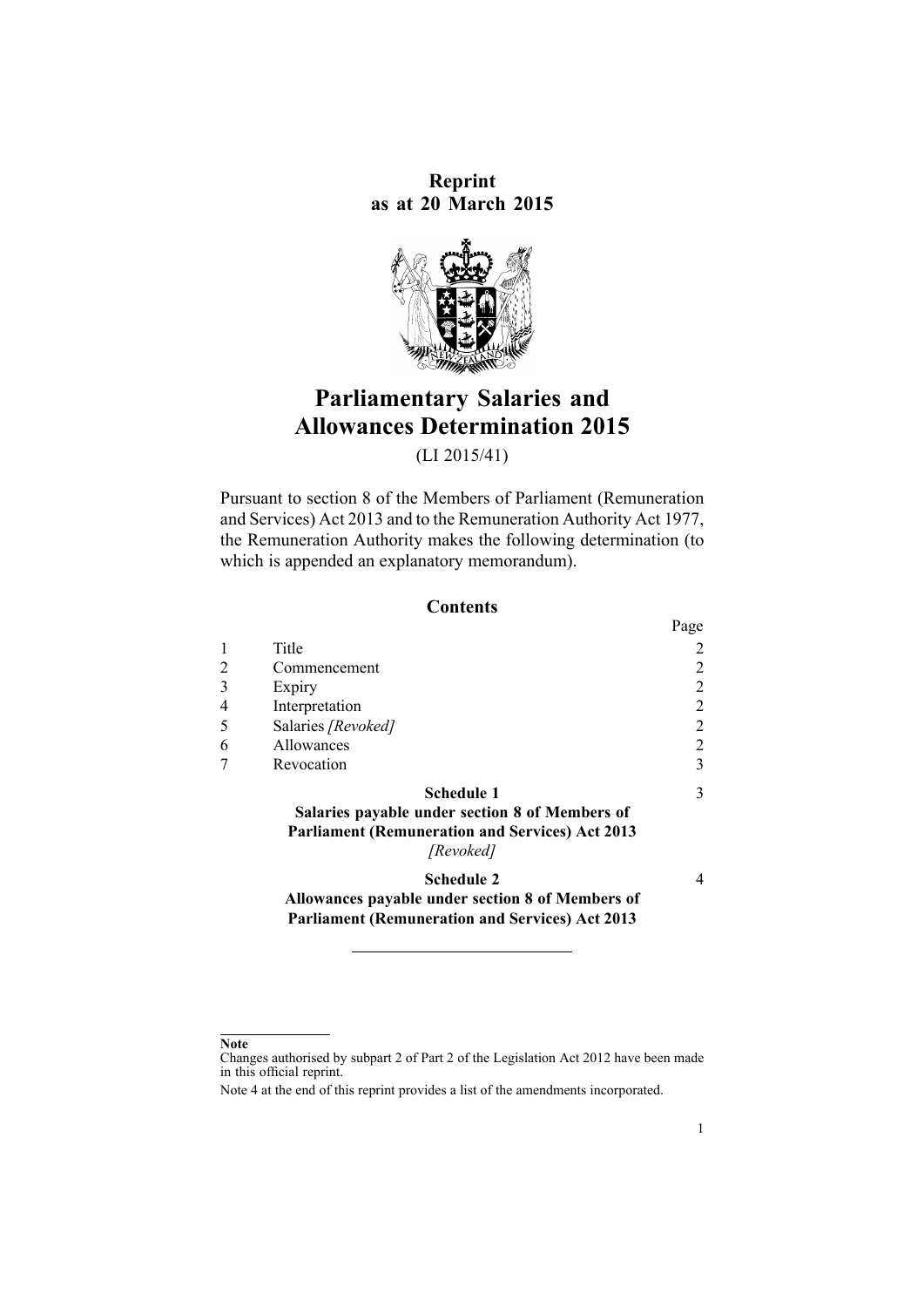| <b>Parliamentary Salaries and Allowances</b> | Reprinted as at |
|----------------------------------------------|-----------------|
| <b>Determination 2015</b>                    | 20 March 2015   |

### **Determination**

### <span id="page-1-0"></span>**1 Title**

This determination is the Parliamentary Salaries and Allowances Determination 2015.

### **2 Commencement**

This determination is deemed to have come into force on 1 July 2014.

#### **3 Expiry**

This determination expires on 30 June 2015.

#### **4 Interpretation**

In this determination $\,-\,$ 

**party** means <sup>a</sup> parliamentary political party whose membersin the House of Representatives include at least 1 member elected as <sup>a</sup> constituency or list candidate for that party

**select committee** means <sup>a</sup> committee that is established by, or in accordance with,—

- (a) Standing Order 184(1) or (2) of the Standing Orders of the House of Representatives (with effect on 15 August 2014); or
- (b) the corresponding provision of those Standing Orders (with effect on an earlier or <sup>a</sup> later date).

# **5 Salaries**

#### *[Revoked]*

Clause 5: revoked and deemed not to have come into force on 1 July 2014, on 20 March 2015, by [section](http://www.legislation.govt.nz/pdflink.aspx?id=DLM6417100) 3A of the Remuneration Authority Act 1977 (1977 No 110).

### **6 Allowances**

- (1) The allowances payable under [section](http://www.legislation.govt.nz/pdflink.aspx?id=DLM4034270) 8 of the Members of Parliament (Remuneration and Services) Act 2013 are set out in [Schedule](#page-3-0) 2.
- (2) An allowance is paid to the recipient for the purpose of reimbursing the recipient for expenses that arise from that recipient's official and parliamentary duties and that are not other-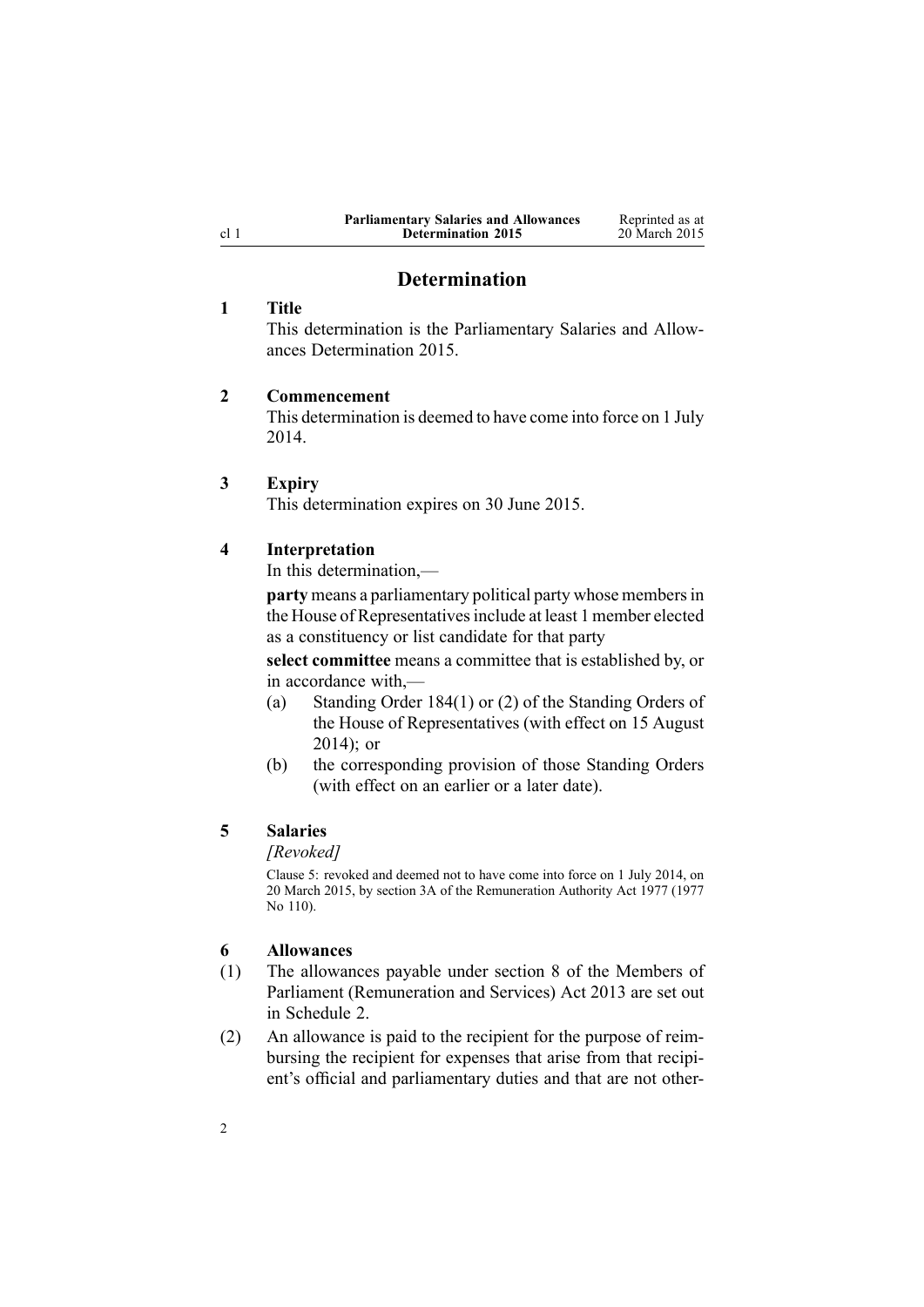<span id="page-2-0"></span>

| Reprinted as at | <b>Parliamentary Salaries and Allowances</b> |            |
|-----------------|----------------------------------------------|------------|
| 20 March 2015   | <b>Determination 2015</b>                    | Schedule 1 |

wise covered by the determinations made under the [Members](http://www.legislation.govt.nz/pdflink.aspx?id=DLM4034212) of Parliament [\(Remuneration](http://www.legislation.govt.nz/pdflink.aspx?id=DLM4034212) and Services) Act 2013.

### **7 Revocation**

The [Parliamentary](http://www.legislation.govt.nz/pdflink.aspx?id=DLM5736818) Salaries and Allowances Determination [2013](http://www.legislation.govt.nz/pdflink.aspx?id=DLM5736818) (SR 2013/462) is revoked.

# **Schedule 1** cl [5\(1\)](#page-1-0)

# **Salaries payable under section 8 of Members of Parliament (Remuneration and Services) Act 2013**

*[Revoked]*

Schedule 1: revoked and deemed not to have come into force on 1 July 2014, on 20 March 2015, by [section](http://www.legislation.govt.nz/pdflink.aspx?id=DLM6417100) 3A of the Remuneration Authority Act 1977 (1977 No 110).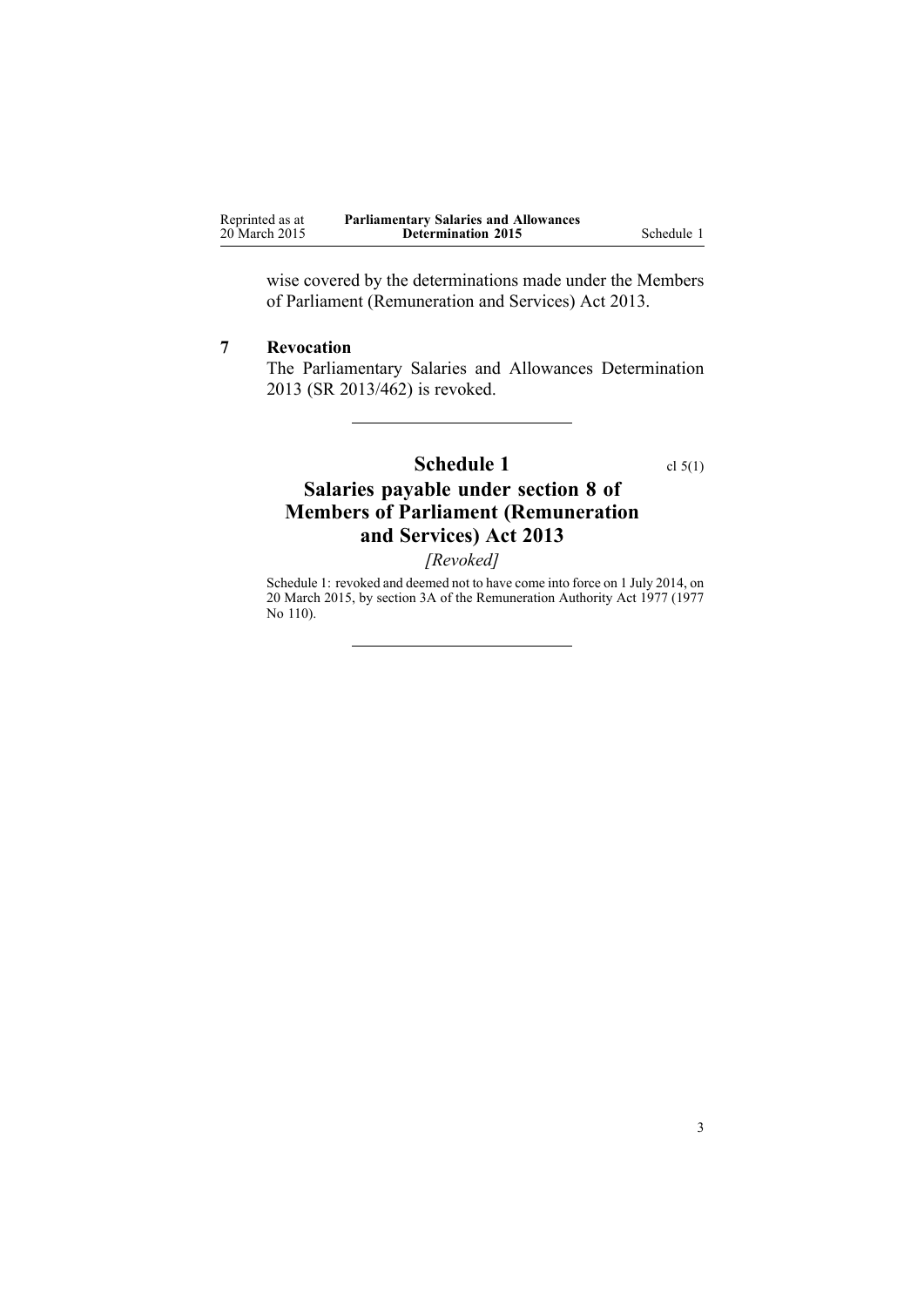<span id="page-3-0"></span>

|            | <b>Parliamentary Salaries and Allowances</b> | Reprinted as at |
|------------|----------------------------------------------|-----------------|
| Schedule 2 | <b>Determination 2015</b>                    | 20 March 2015   |

# **Schedule 2** cl [6\(1\)](#page-1-0)

# **Allowances payable under section 8 of Members of Parliament (Remuneration and Services) Act 2013**

**Yearly rate of expenses allowance payable on and after 1 July 2014 Office (\$)** Prime Minister 22,050 Speaker 20,620 Each other member of Parliament 16,560

Dated at Wellington this 24th day of February 2015.

John Errington, Chairman.

> A Foulkes, Member.

Diane Morcom, Member.

# **Explanatory memorandum**

*This memorandum is not par<sup>t</sup> of the determination, but is intended to indicate its general effect.*

### **1 Background**

- 1.1 This memorandum explains not only the general effect of this determination but also—
	- (a) the extent and limitations of the role of the Remuneration Authority (the **Authority**); and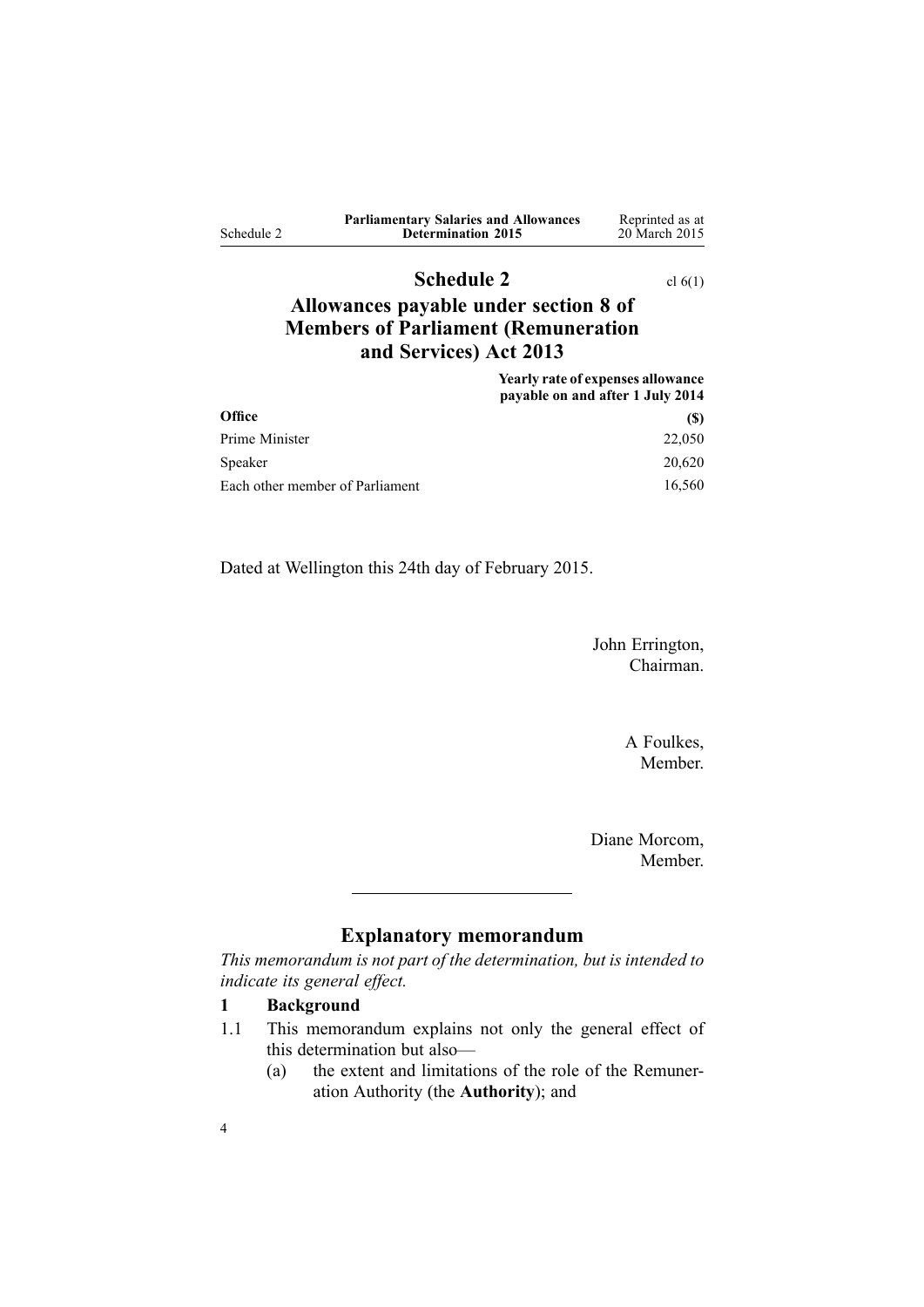- (b) the considerations that have driven the Authority in coming to this determination.
- 1.2 The Authority is required to have regard to the following when setting parliamentary remuneration and allowances:
	- (a) the need to achieve and maintain fair relativity with the levels of remuneration received elsewhere; and
	- (b) the need to be fair both—
		- (i) to the persons or group of persons whose remuneration is being determined; and
		- (ii) to the taxpayer; and
	- (c) the need to recruit and retain competent persons.
- 1.3 In addition, the Authority must take into account—
	- (a) the requirements of the position concerned; and
	- (b) the conditions of service enjoyed by the persons whose remuneration is being determined and those enjoyed by the persons or members of the group of persons whose remuneration and conditions of employment are, in the opinion of the Authority, comparable with those of the persons or members of the group; and
	- (c) any prevailing adverse economic conditions, based on evidence from an authoritative source, and may determine the remuneration at <sup>a</sup> rate lower than it would otherwise have determined.
- 1.4 The Authority continues to use <sup>a</sup> total remuneration approach in setting the base salary for members, as it does for other groups for whom it sets pay. The Authority takes as its starting point its payline for public servants undertaking jobs with broadly similar complexity and responsibility. That enables it to identify <sup>a</sup> total remuneration package, based on market rates, for ordinary members. The Authority then deducts from that total package the value of the employer superannuation subsidy to members (20% of an ordinary member's salary) and the personal benefit of entitlements to members and their families (as assessed by the Authority). The figure remaining after these deductions from the total package becomes the base salary. If an individual member chooses not to take advantage of one or both of the entitlement and superannuation payments, his or her base salary is not increased.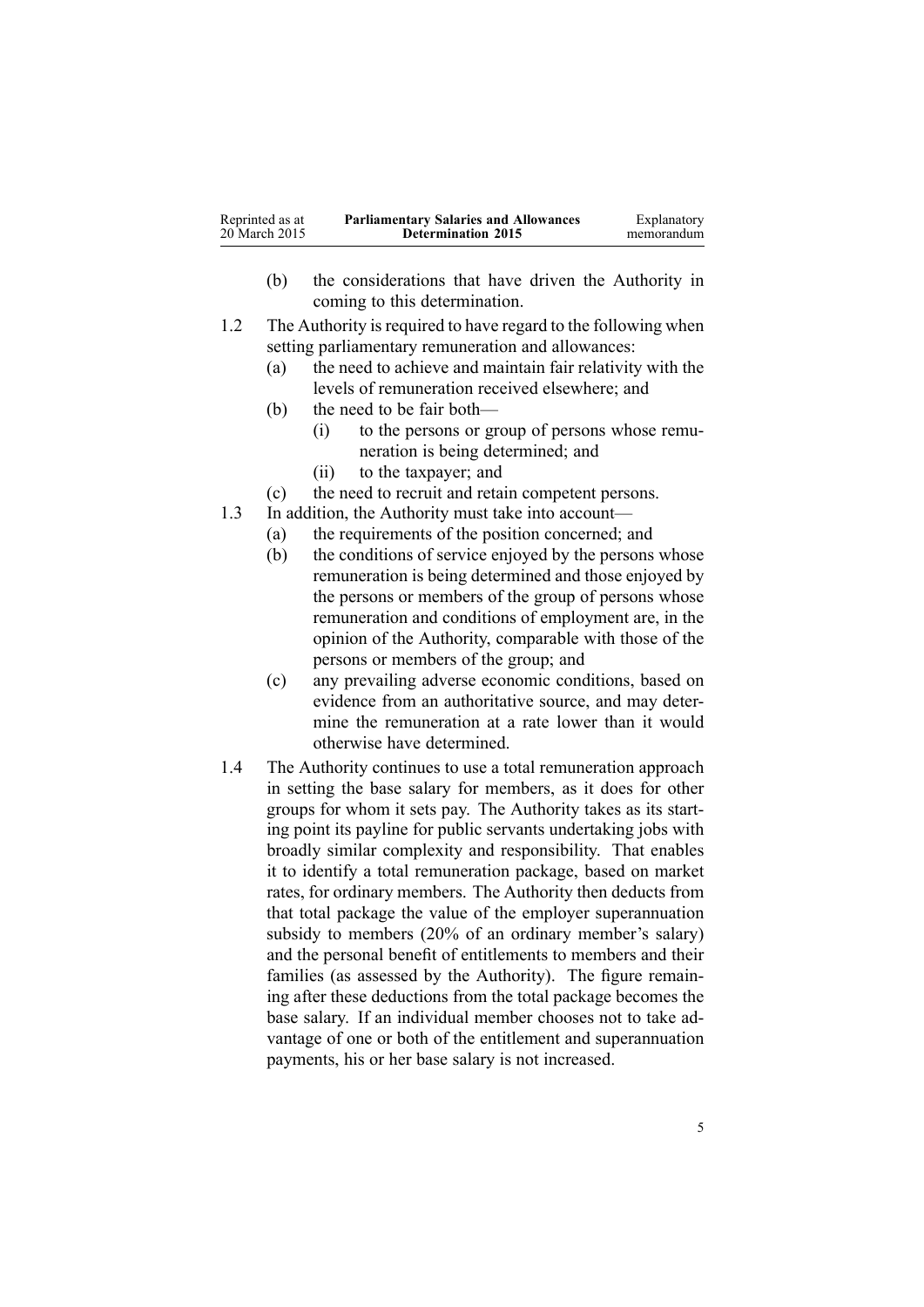| <b>Parliamentary Salaries and Allowances</b><br>Explanatory<br><b>Determination 2015</b><br>memorandum | Reprinted as at<br>20 March 2015 |
|--------------------------------------------------------------------------------------------------------|----------------------------------|
|--------------------------------------------------------------------------------------------------------|----------------------------------|

- 1.5 The same approach is not taken with senior positions in Parliament, including the Prime Minister, Ministers, the Speaker, the Leader of the Opposition, Party Leaders, and so on.
- 1.6 In recognition of the significant element of public service given by those serving in the Executive and in senior roles in Parliament, democracies like our own have traditionally significantly discounted the rate at which their leaders have been materially rewarded, and those aspiring to those positions have accepted such <sup>a</sup> discount. The rates for these positions are not set based on market rates or the Authority's general payline, but maintain previous relativities established over many years and reinforced when parliamentary remuneration was fully reviewed in 2001/02.
- 1.7 Predictions for movements in remuneration show <sup>a</sup> continued expectation that wages will move ahead of inflation, and total public sector remuneration has increased by in excess of 2.5% and private sector remuneration is increasing at <sup>a</sup> similar rate.

### **2 Salary determination for 2014**

- 2.1 In 2014, the Authority's payline at the level for ordinary members increased by 3.3%. For this year, the personal benefit of the travel entitlement to members and their families has been assessed at \$3,200 per member, <sup>a</sup> reduction in the amount assessed in previous years, which takes into account tightened provisions around the personal use of travel by family members. Taking into account the change in value of the travel entitlement, this produces <sup>a</sup> package increase of 3.56% and <sup>a</sup> salary increase for ordinary members of 5.5%.
- 2.2 Based on current movements in remuneration for top-level executive positions, the gap between market remuneration and the remuneration of senior members of the Executive and Parliament is increasing.
- 2.3 Those holding senior positions in the Executive and in Parliament have had their salary increased by the same percentage as members, with slight variances being caused by rounding. Despite this increase, the Authority continues to have concerns at the widening gap between the remuneration of Ministers and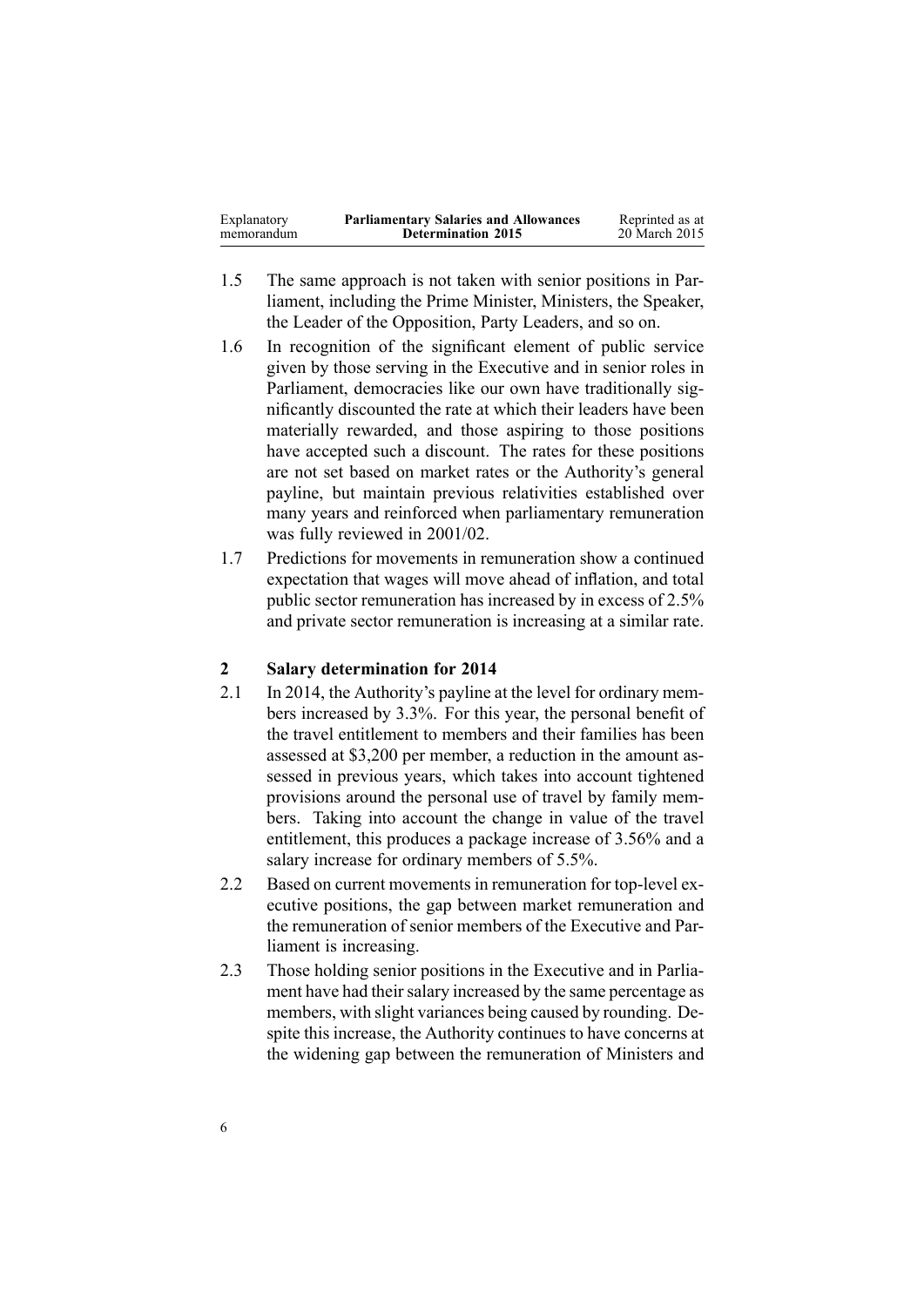| Reprinted as at | <b>Parliamentary Salaries and Allowances</b> | Explanatory |
|-----------------|----------------------------------------------|-------------|
| 20 March 2015   | <b>Determination 2015</b>                    | memorandum  |
|                 |                                              |             |

the chief executives and staff reporting to them and will continue to review the gap annually.

- 2.4 Under [section](http://www.legislation.govt.nz/pdflink.aspx?id=DLM4034280) 16(2) of the Members of Parliament (Remuneration and Services) Act 2013, the Remuneration Authority, the Speaker, or the Minister Responsible for Ministerial Services must assess the value of any personal benefit for members, Ministers, or their family members arising from each entitlement to services determined, and the Authority must take that assessed value into account when determining salaries and allowances under [section](http://www.legislation.govt.nz/pdflink.aspx?id=DLM4034270) 8 of that Act. The Authority must include in its determination of the salaries and allowances <sup>a</sup> statement that sets out how it has taken that value into account in determining the relevant salaries.
- 2.5 The items that give rise to <sup>a</sup> personal benefit are members' domestic travel, their partners' and dependants' domestic travel, the use of ministerial cars, mobile phones, home phones and the Internet, and home security. This is the first year in which this has been <sup>a</sup> requirement, and for some benefits there is little or no reliable data on which to assess the new levels of personal benefit. This year the Authority took <sup>a</sup> very broadbrush approach to the values it takes into account when setting salaries. In future years, the Authority expects there to be better data to assist its decision making.

**Members' domestic travel**: Based on 2013/14 usage and the Inland Revenue Department's assessment as to the proportion of total cost that is subject to fringe benefit tax (**FBT**), the assessed value of the personal benefit (including FBT) is \$1,138 for ordinary members and \$1,209 for Ministers. The Authority has used <sup>a</sup> value of \$1,200 for the purpose of setting an ordinary member's salary.

**Partners' domestic travel**: The entitlement to this benefit has changed to become more restrictive. A small survey of members in the latter par<sup>t</sup> of 2014, together with the Inland Revenue Department's assessment as to the proportion of total cost that is subject to FBT, indicated an assessed value (including FBT) of about \$5,500 per member. The Authority has used <sup>a</sup> value of \$2,000 per member when setting salaries. This reflects the Authority's view, explained in its 2014 determination on MPs' services, that it is appropriate to display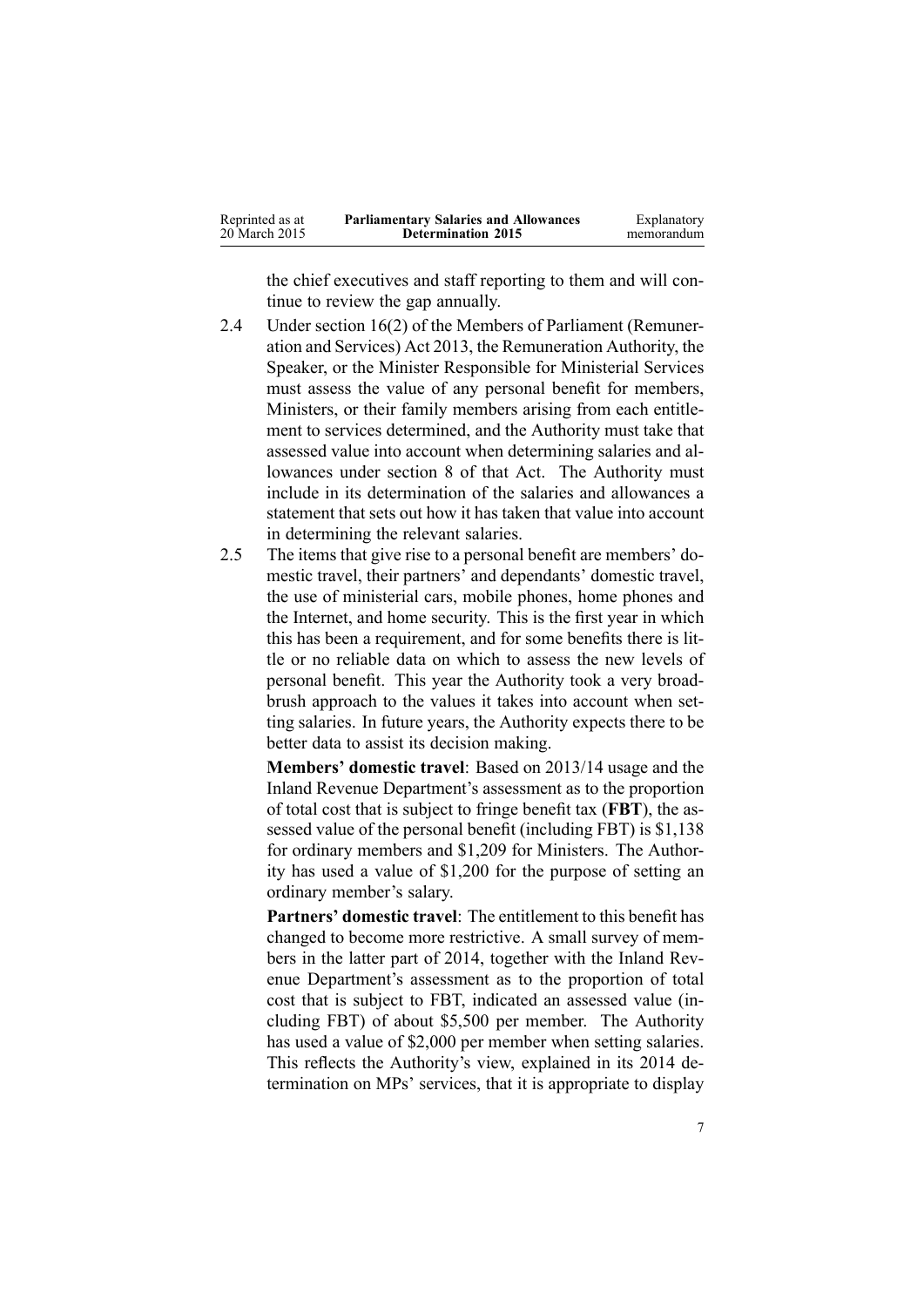<sup>a</sup> family-friendly approach to members and Ministers. The assessed value of \$2,000 per member for partners' domestic travel also reflects the Authority's wish not to penalise members who do not have partners, or whose partners make little use of the benefit.

**Dependants' domestic travel**: The entitlement to this benefit has changed to become more restrictive. Based on 2013/2014 usage, assuming that usage would have met the new constraints, and the Inland Revenue Department's assessment as to the proportion of total cost that is subject to FBT, the assessed value of personal benefit (including FBT) is about \$1,400 per member. The Authority has used <sup>a</sup> zero value per member when setting salaries to recognise the package as being family-friendly as well as not penalising members who do not have dependants, or whose dependants make little use of the benefit.

**Ministerial self-drive cars**: The average purchase price of ministerial cars is about \$44,700 (including GST). Based on Automobile Association data, and recognising that the cars are available for ministerial as well as personal use, the Authority has assessed <sup>a</sup> personal value of \$9,000 per Minister. This is not used in the salary-setting process but can be regarded as being par<sup>t</sup> of <sup>a</sup> Minister's remuneration package.

**Mobile phones, home phones and the Internet, home security, and the use of VIP cars**: There is some assessed personal value in these items, but the Authority has placed <sup>a</sup> zero value on them for the purpose of salary setting because the Authority considers them to be tools of trade.

### **3 Tax-free allowances**

- 3.1 Last year, the Authority worked with the Speaker to verify that <sup>a</sup> tax-free allowance is set at the appropriate level. An allowance is intended to cover out-of-pocket expenses incurred in the pursuit of parliamentary business and may include—
	- (a) the entertainment of visitors, staff, constituents, and officials; and
	- (b) memberships, sponsorships, and fees; and
	- (c) koha; and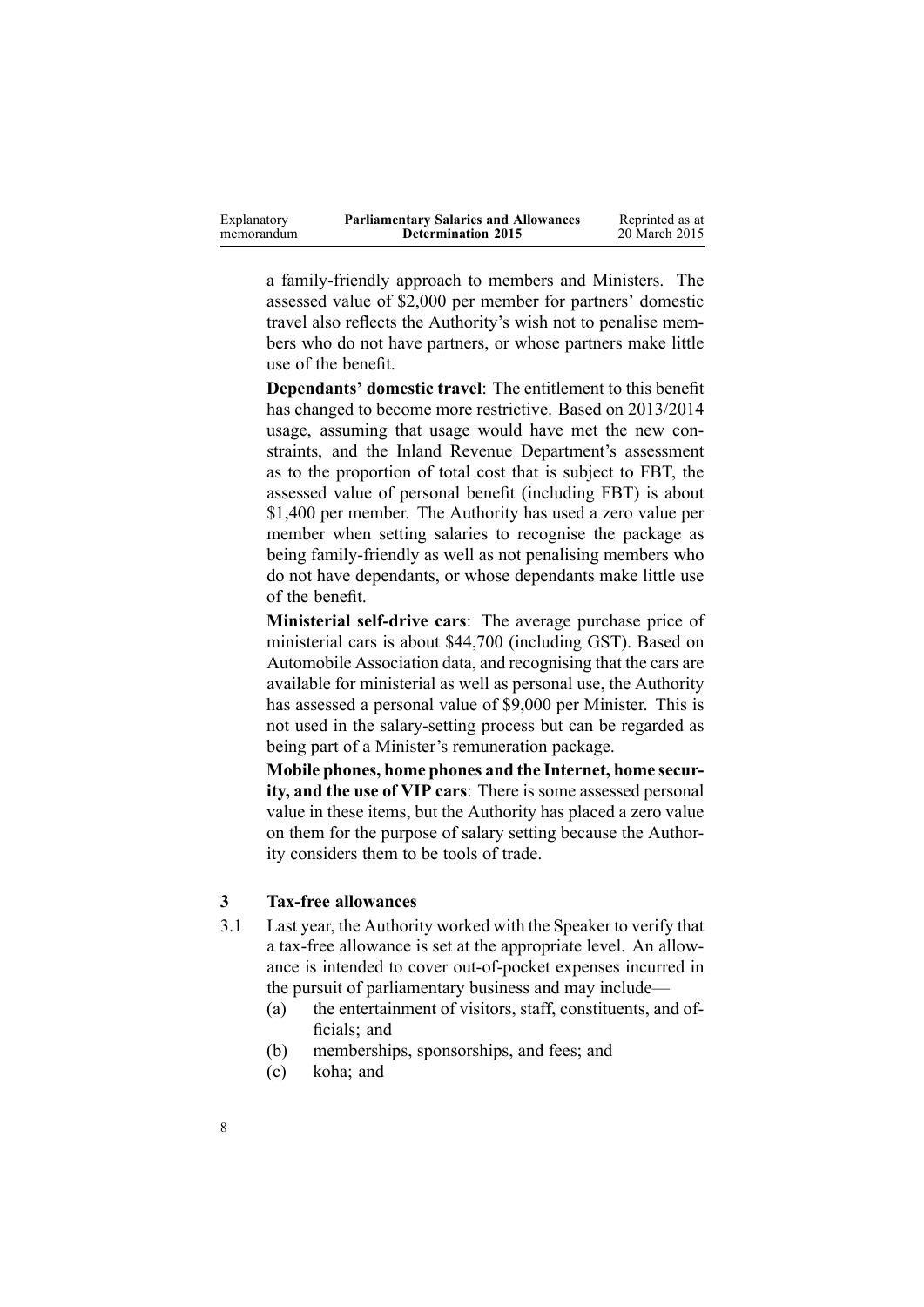| Reprinted as at | <b>Parliamentary Salaries and Allowances</b> | Explanatory |
|-----------------|----------------------------------------------|-------------|
| 20 March 2015   | <b>Determination 2015</b>                    | memorandum  |
|                 |                                              |             |

- (d) donations and raffle tickets; and
- (e) gifts and prizes; and
- (f) flowers (excluding wreaths for public commemorative events); and
- (g) passpor<sup>t</sup> photos; and
- (h) briefcases and luggage; and
- (i) meals.
- 3.2 The level of allowances has been increased by 1.6% rounded (the New Zealand Consumers Price Index movement to 30 June 2014).

## **4 Superannuation**

The Authority has made no adjustment to the percentage contribution payable to members' superannuation. This contribution is capped at 20% of an ordinary member's salary.

### **5 Effective date**

This determination is effective from 1 July 2014, the day after the date on which the previous determination expired. This determination is for a year and expires on 30 June 2015. Because the Authority is <sup>a</sup> follower rather than <sup>a</sup> setter of salary trends, it is necessary for the Authority to have up-to-date data on remuneration movements, changes in the New Zealand Consumers Price Index, and the usage of members' travel entitlements before it can form any views on appropriate remuneration changes. Coupled with the statutory requirement to consult before finalising the determination, this means that retrospectivity cannot be avoided.

Issued under the authority of the [Legislation](http://www.legislation.govt.nz/pdflink.aspx?id=DLM2997643) Act 2012. Date of notification in *Gazette*: 26 February 2015.